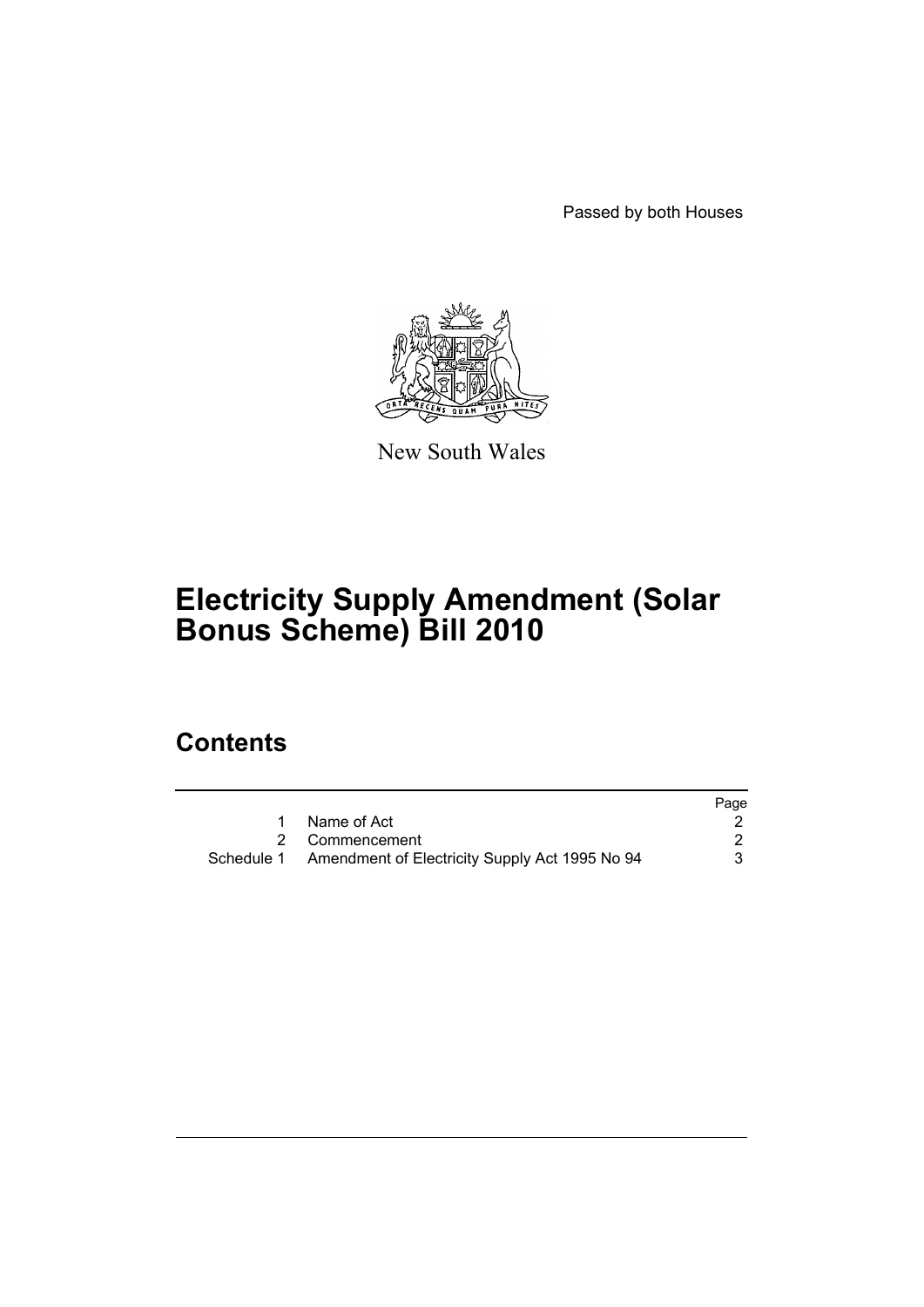*I certify that this public bill, which originated in the Legislative Assembly, has finally passed the Legislative Council and the Legislative Assembly of New South Wales.*

> *Clerk of the Legislative Assembly. Legislative Assembly, Sydney, , 2010*



New South Wales

## **Electricity Supply Amendment (Solar Bonus Scheme) Bill 2010**

Act No , 2010

An Act to amend the *Electricity Supply Act 1995* with respect to the solar bonus scheme (being the scheme for the payment of electricity supplied to the network by small retail customers using complying generators).

*I have examined this bill and find it to correspond in all respects with the bill as finally passed by both Houses.*

*Assistant Speaker of the Legislative Assembly.*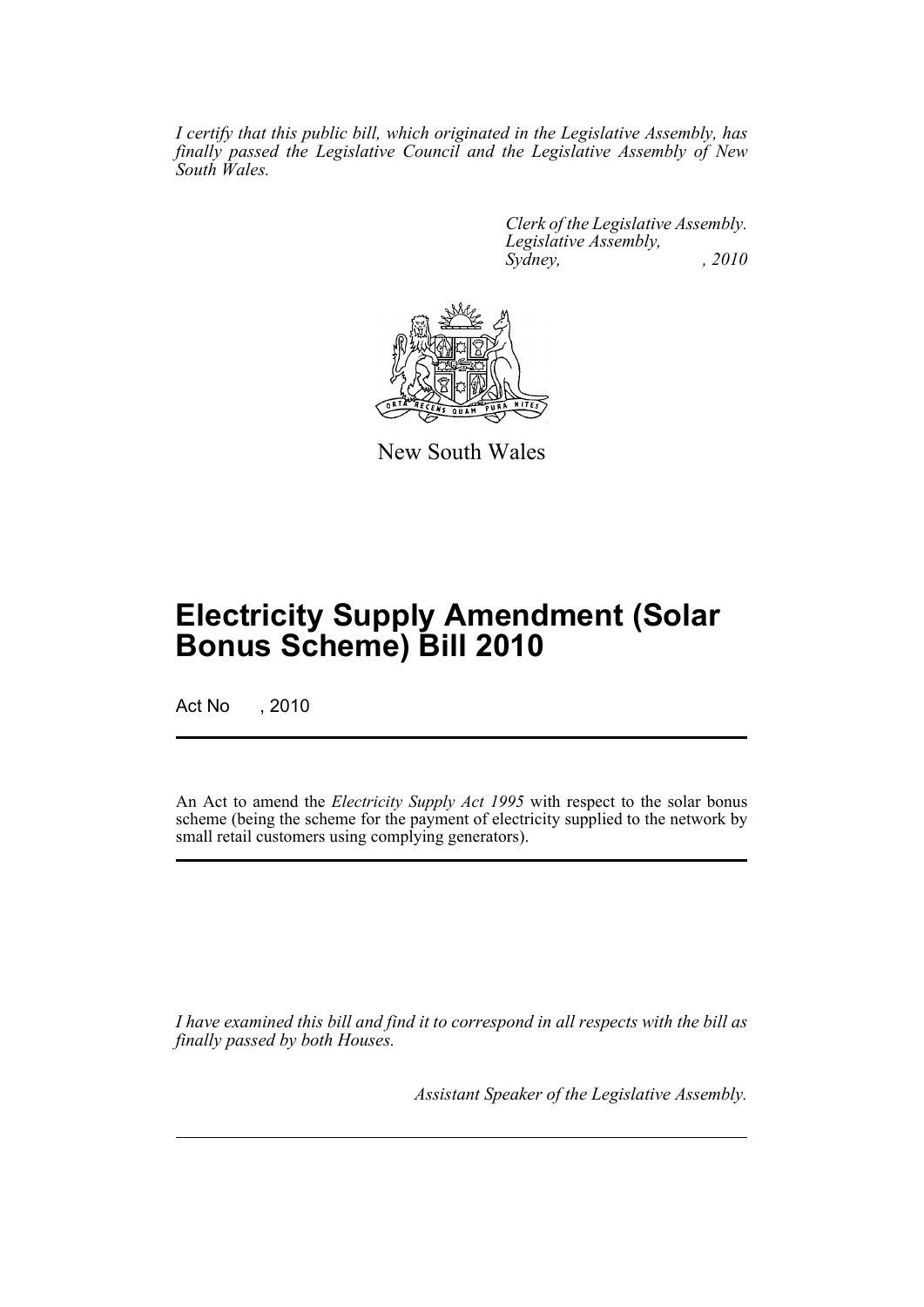#### <span id="page-2-0"></span>**The Legislature of New South Wales enacts:**

#### **1 Name of Act**

This Act is the *Electricity Supply Amendment (Solar Bonus Scheme) Act 2010*.

#### <span id="page-2-1"></span>**2 Commencement**

This Act is taken to have commenced at the beginning of the day following the day on which the Bill for this Act was first introduced into Parliament.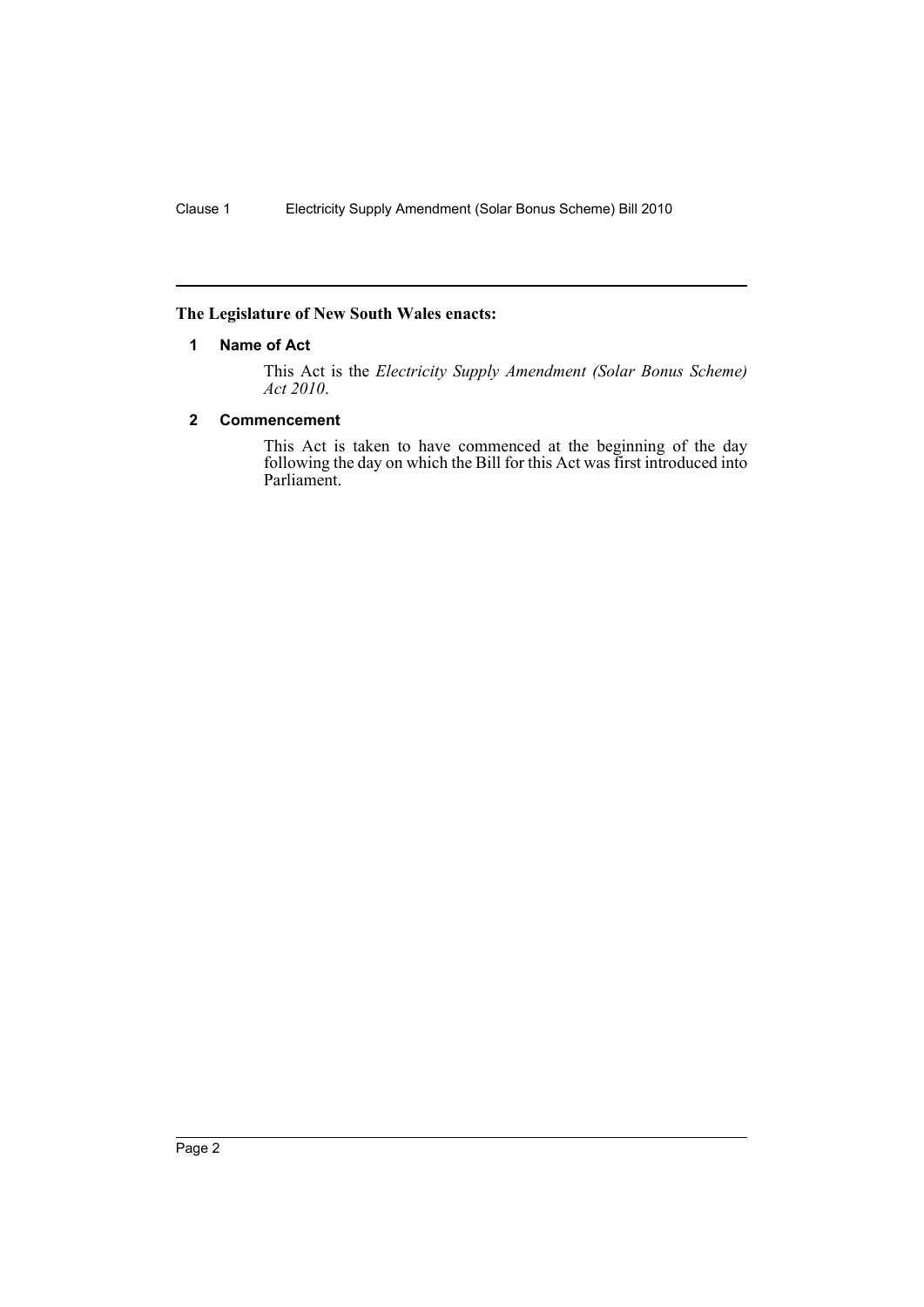Amendment of Electricity Supply Act 1995 No 94 Schedule 1

## <span id="page-3-0"></span>**Schedule 1 Amendment of Electricity Supply Act 1995 No 94**

#### **[1] Section 15A Distribution network service providers to allow small renewable energy generators to feed-in to network**

Omit "\$0.60" from section 15A (5).

Insert instead "\$0.20 (or such other amount as may be prescribed by the regulations)".

#### **[2] Section 15A (7)**

Omit "a report within 28 days after 30 June and 31 December in each year that sets out".

Insert instead "the following information at such times as may be prescribed by the regulations".

#### **[3] Section 15A (7) (d)**

Omit "each month for the 12 month period ending on 30 June or 31 December as the case may be".

Insert instead "such periods as may be prescribed by the regulations".

#### **[4] Section 15A (8A)–(8F)**

Insert after section 15A (8):

- (8A) The Director-General or a distribution network service provider may, at any time, require a person to provide information by statutory declaration in order to determine the person's eligibility to have a credit recorded in respect of the person under this section.
- (8B) A person must within 7 days after any change in the person's circumstances (including any change to a generator on premises owned or occupied by the person) notify a distribution network service provider of that change if the change may cause the person to be no longer eligible to have a credit recorded (or to have a credit recorded at a particular rate) by the provider in respect of the person under this section.

Maximum penalty: 1,000 penalty units.

(8C) The Minister may, by notice published in the Gazette, declare that as from a specified date, no payments will be made under the scheme established by this section in respect of new applicants.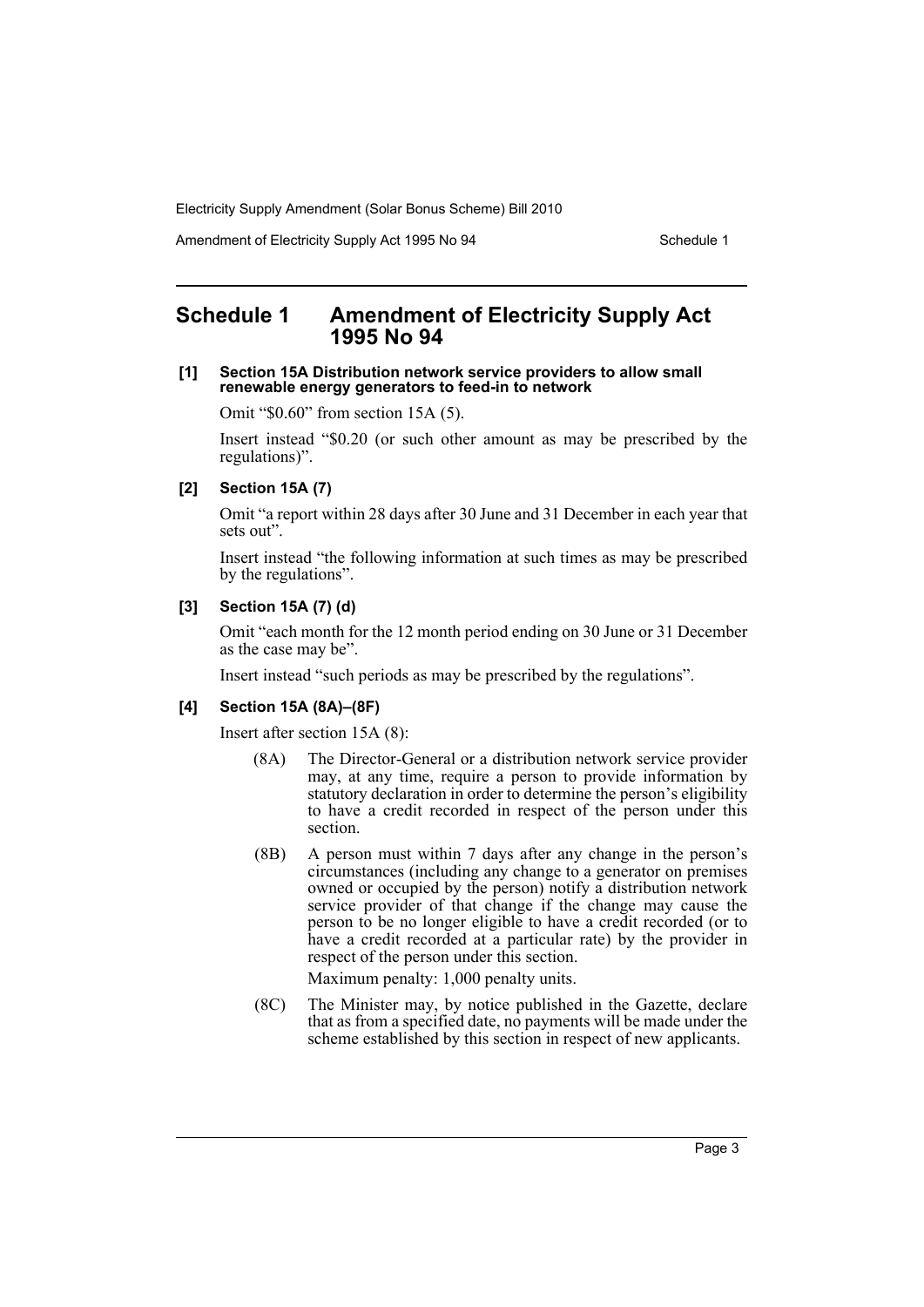Schedule 1 Amendment of Electricity Supply Act 1995 No 94

- (8D) The Minister may publish a notice under this section only if the Minister is satisfied that the total generating capacity of all complying generators installed and connected under this section has reached 300 megawatts.
- (8E) A distribution network service provider is not to record a credit under this section, and a retail supplier is not to pay an amount under section 34A, in respect of electricity produced by a generator that is first connected to the distribution network on or after the date specified in a notice under this section.
- (8F) The regulations may contain provisions of a savings or transitional nature consequent on the making of a regulation under subsection  $(5)$  or the publication of a notice under subsection (8C).

## **[5] Section 15A (9)**

Omit "is". Insert instead "and section 34A are".

#### **[6] Section 179A Compensation not payable**

Insert after section 179A (1):

- (1A) Compensation is not payable by or on behalf of the State:
	- (a) because of the enactment, making or operation of the *Electricity Supply Amendment (Solar Bonus Scheme) Act 2009* or the *Electricity Supply Amendment (Solar Bonus Scheme) Act 2010* (including a provision inserted in this Act by either of those Acts and an instrument made under any such provision), or
	- (b) because of any consequence of any such enactment, making or operation, or
	- (c) because of any statement or conduct relating to any such enactment, making or operation, or
	- (d) because of any statement or conduct relating to the rate at which a credit would be recorded under the solar bonus scheme (being the scheme for the payment of electricity supplied to the network by small retail customers using complying generators), the persons who would be eligible to receive a credit under the scheme or the duration of the scheme.

#### **[7] Section 195 Review of solar bonus scheme by Minister**

Omit "or as soon as the Minister becomes aware that the total generating capacity of all complying generators reaches 50 megawatts, whichever occurs first" from section 195 (2).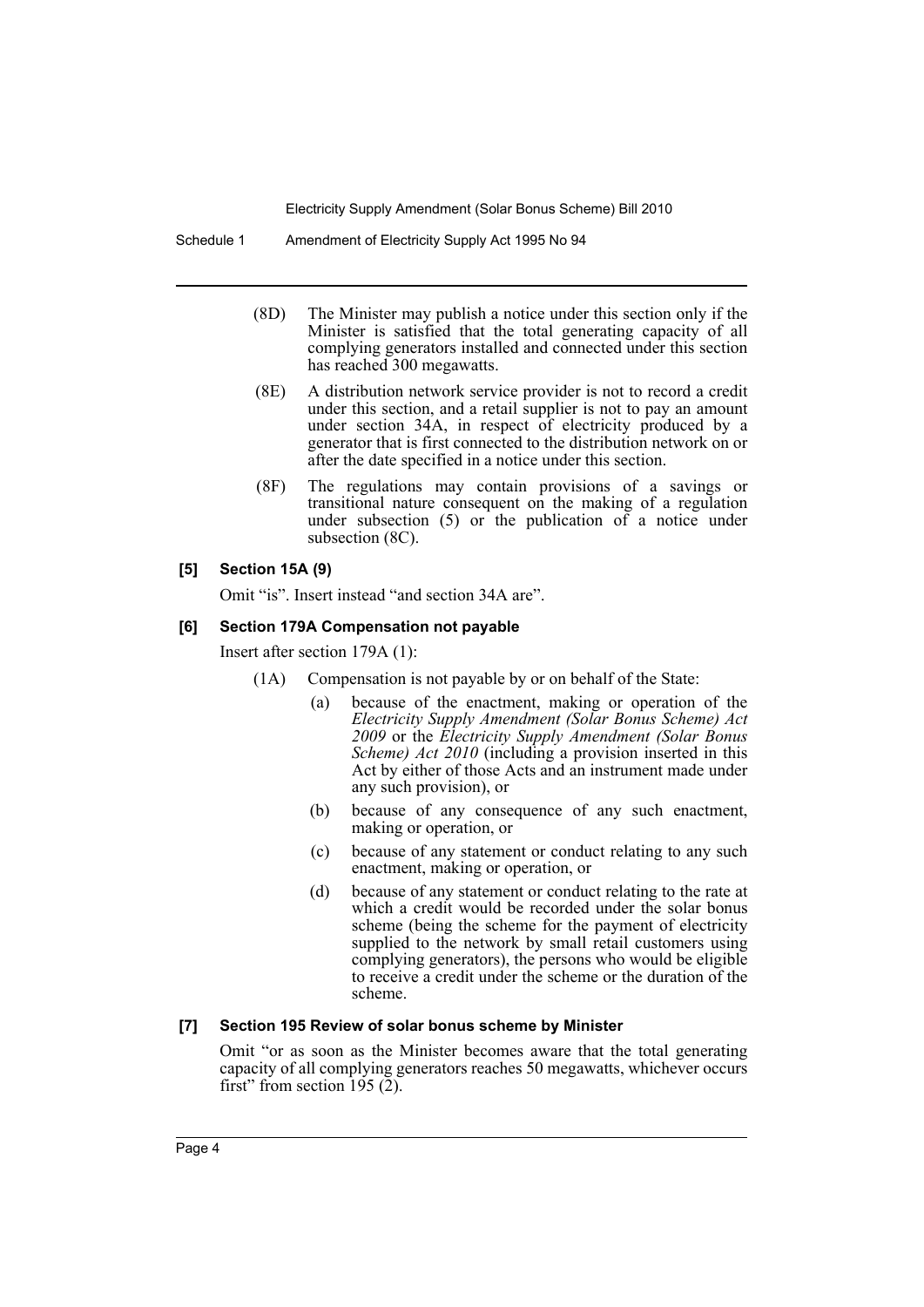Amendment of Electricity Supply Act 1995 No 94 Schedule 1

## **[8] Section 195 (3) and (4)**

Omit section 195 (3). Insert instead:

- The Minister is also to conduct a final review of the scheme as soon as possible after 31 December 2016 to consider whether the scheme achieved its policy objectives.
- (4) A report on the outcome of a review under this section is to be tabled in each House of Parliament.

## **[9] Schedule 6 Savings, transitional and other provisions**

Insert at the end of clause 1 (1):

*Electricity Supply Amendment (Solar Bonus Scheme) Act 2010*

## **[10] Schedule 6, clause 60 (1)**

Omit "of \$0.60 per kilowatt hour that is".

## **[11] Schedule 6, clause 60 (2)**

Omit "the rate of \$0.60". Insert instead "a rate".

## **[12] Schedule 6, Part 11**

Insert after Part 10:

## **Part 11 Provisions consequent on enactment of Electricity Supply Amendment (Solar Bonus Scheme) Act 2010**

#### **61 Complying generators connected before scheme closed**

- (1) The rate at which a credit is to be recorded by a distribution network service provider in respect of electricity generated by a small retail customer is to be \$0.60 per kilowatt hour if the electricity is generated by a complying generator (including a generator that is taken to be a complying generator because of clause 60) that:
	- (a) was first connected to the distribution network before the commencement of the amending Act, or
	- (b) was first connected to the distribution network after that commencement and complies with the transitional requirements of subclause  $(2)$  for the \$0.60 per kilowatt hour rate, or
	- (c) is connected in circumstances prescribed by the regulations, or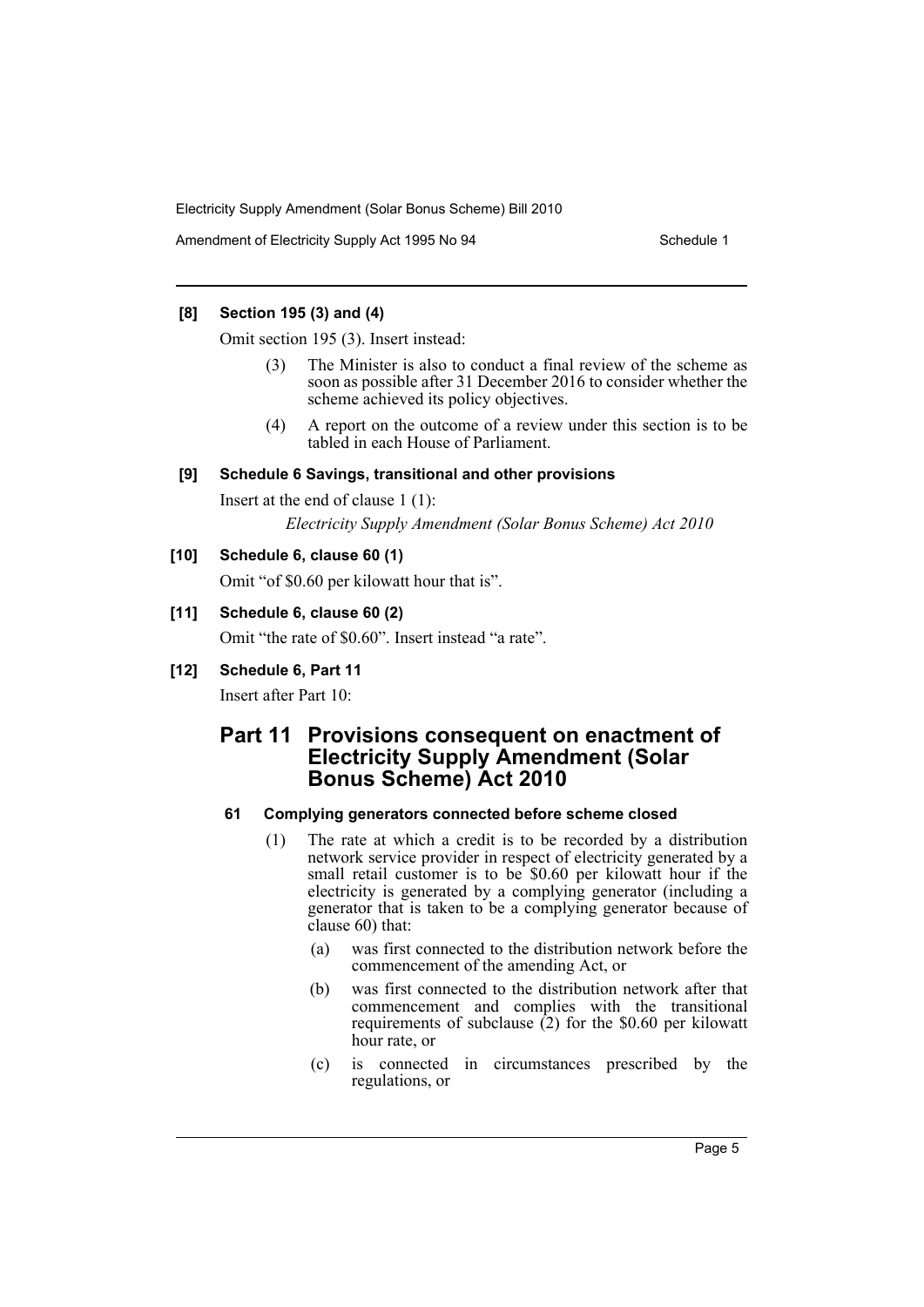- (d) replaces a generator referred to in paragraphs  $(a)$ –(c) at the same premises and is of no greater capacity than the generator that is replaced.
- (2) The following requirements are the transitional requirements for the \$0.60 per kilowatt hour rate for a generator first connected to a distribution network after the commencement of the amending Act:
	- (a) before that commencement, the small retail customer concerned must have purchased or leased, or have entered into a binding agreement to purchase or lease, the generator,
	- (b) no later than 21 days after that commencement, the distribution network service provider must have received an application made by or on behalf of the small retail customer for the connection of the generator to the distribution network,
	- (c) any requirements of the regulations as to evidence to be provided in connection with the requirements of paragraphs (a) and (b) have been complied with.
- (3) This clause ceases to apply in respect of a complying generator if the capacity of the generator is increased after the commencement of the amending Act.
- (4) Subject to the regulations, this clause ceases to apply in respect of a complying generator (including a generator that replaces that generator) if there is a change, after the commencement of the amending Act, in the person in respect of whom the credit is recorded for electricity produced by the generator.
- (5) An agreement entered into by a small retail customer to purchase or lease a generator is a binding agreement for the purposes of this clause even if the agreement permits the small retail customer to terminate the agreement without penalty.
- (6) In this clause: *amending Act* means the *Electricity Supply Amendment (Solar Bonus Scheme) Act 2010*.

#### **62 Continuation of net metering schemes**

(1) The obligation under section 15A of a distribution network service provider to record a credit for electricity produced by a complying generator and supplied to the distribution network is an obligation to record a credit for the net electricity supplied by the small retail customer (that is, for electricity supplied in excess